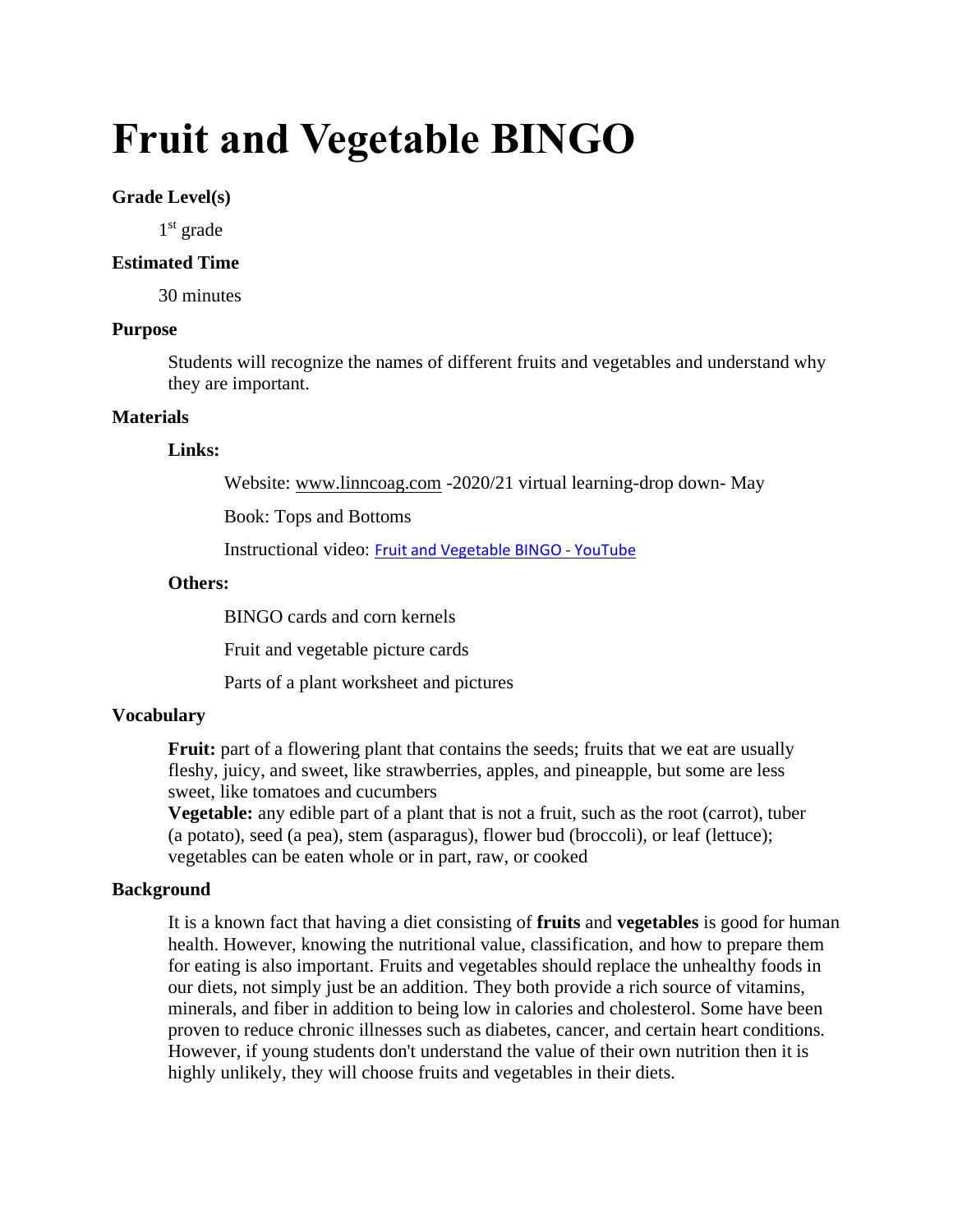# **Did you know?**

- Fruits and vegetables are nutritious in every form; fresh, frozen, or canned and as a delicious drink if the juice is 100%.
- Brussels Sprouts is one of the most nutritious vegetables, but one of the most disliked because of its taste.
- Watermelons can keep you hydrated.
- Blueberries improve night vision.

# **Interest Approach – Engagement**

- 1. Review the vocabulary, **fruit:** part of a flowering plant that contains the seeds; fruits that we eat are usually fleshy, juicy, and sweet, like strawberries, apples, and pineapple, but some are less sweet, like tomatoes and cucumbers. **vegetable:** any edible part of a plant that is not a fruit, such as the root (carrot), tuber (a potato), seed (a pea), stem (asparagus), flower bud (broccoli), or leaf (lettuce); vegetables can be eaten whole or in part, raw, or cooked.
- 2. Now discuss the difference between a fruit and vegetable in simple terms.
	- Fruits are often sweet (strawberry)
	- Fruits are sometimes sour (lemon)
	- Fruits help our bodies heal
	- Vegetables aren't usually sweet as fruits
	- Vegetables help our bodies grow
	- Both contain many vitamins needed for the body

# **Procedures**

- 1. Watch the instructional video
- 2. Read Tops and Bottoms
- 3. Review the parts of a plant, explaining to the students that the fruits and vegetables we eat come from many parts of the plant-roots, stem, leaves, flower, fruit, and seeds.
- 4. Pass out the "I can eat a whole plant" worksheet and the pictures. Ask the students to glue the picture to the corresponding part of a plant.
- 5. Review with Vegetable BINGO! Pass out the BINGO cards and corn kernels. Ask the students to cover the free space. Read the Fruit and Vegetable Cards. Show the students the picture of the fruit or vegetable and ask them to identify (it is a good idea to hold the card under a document camera). Students will cover the spaces with the kernels. Repeat until a student shouts BINGO.
- 6. Optional: MyPlate discussion

# **Organization Affiliation**

National Ag in the Classroom

# **Agriculture Literacy Outcomes**

- o Describe how farmers use land to grow crops and support livestock (T1.K-2.a)
- o Identify plants and animals grown or raised locally that are used for food, clothing, shelter, and landscapes (T5.K-2.d)